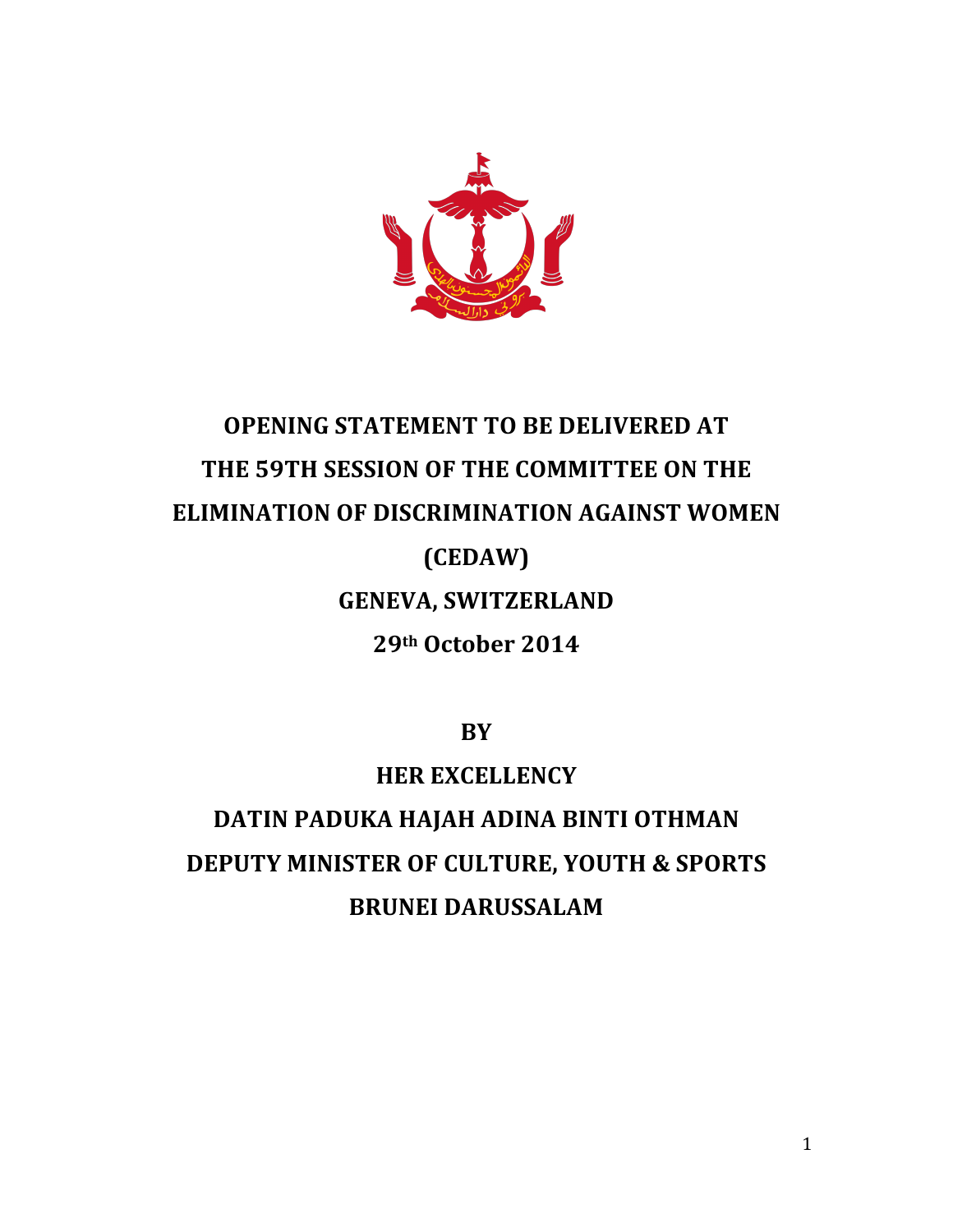*CHECKED&AGAINST&DELIVERY*



## **OPENING STATEMENT TO BE DELIVERED AT** THE 59TH SESSION OF THE COMMITTEE ON THE ELIMINATION OF **DISCRIMINATION!AGAINST!WOMEN!(CEDAW) GENEVA, SWITZERLAND 29th!October!2014!**

Thank you Madame Chair Bismillahir Rahmannir Rahim Assalamualaikum Warahmatulahi Wabarakatuh and a very good morning to you all

Madame Chair Ms. Nicole Ameline, Members of the CEDAW Committee

2 On behalf of the Brunei Darussalam delegation, I thank you for this opportunity to present Brunei Darussalam's initial and second report on our status of implementation of the Convention on the Elimination of All Forms of Discrimination against Women. We assure you of our full support in our endeavour to share with the international community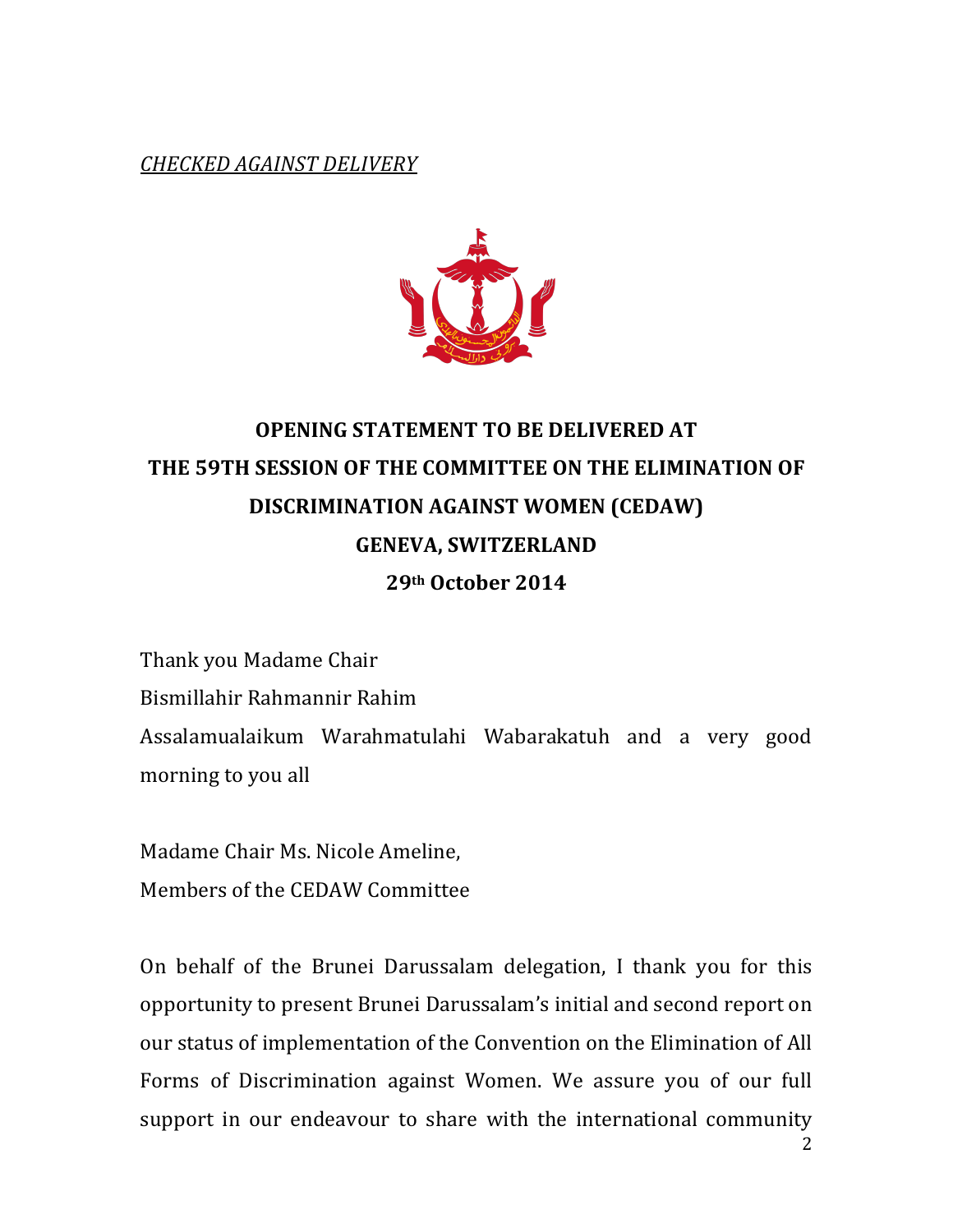our experiences and challenges towards promoting and protecting the rights of women in our country.

#### Madame Chair

Let me begin by introducing the Brunei delegation. With us are representatives from various stakeholders in the Government and non-Government sectors who play pivotal roles in ensuring that the rights of women are promoted and protected in their respective sectors. They include representatives from the Permanent Mission of Brunei Darussalam to the United Nations Office in Geneva, Prime Minister's Office, the Attorney General's Chambers, the Ministry of Foreign Affairs" and Trade, the Ministry of Education, the Ministry of Health, the Ministry of Religious Affairs, the Royal Brunei Police Force, the Labour Department, the Immigration and National Registration Department, the Council of Women of Brunei Darussalam, as well as representatives from our national women machinery i.e. the Community Development Department. The Community Development Department comes under the portfolio of my ministry which is the Ministry of Culture, Youth and Sports.

Madame Chair,

Brunei Darussalam acceded to CEDAW in 2006. Even before 2006, we had in place our national mechanisms to promote and protect women's rights. Consultations with all relevant stakeholders from the public and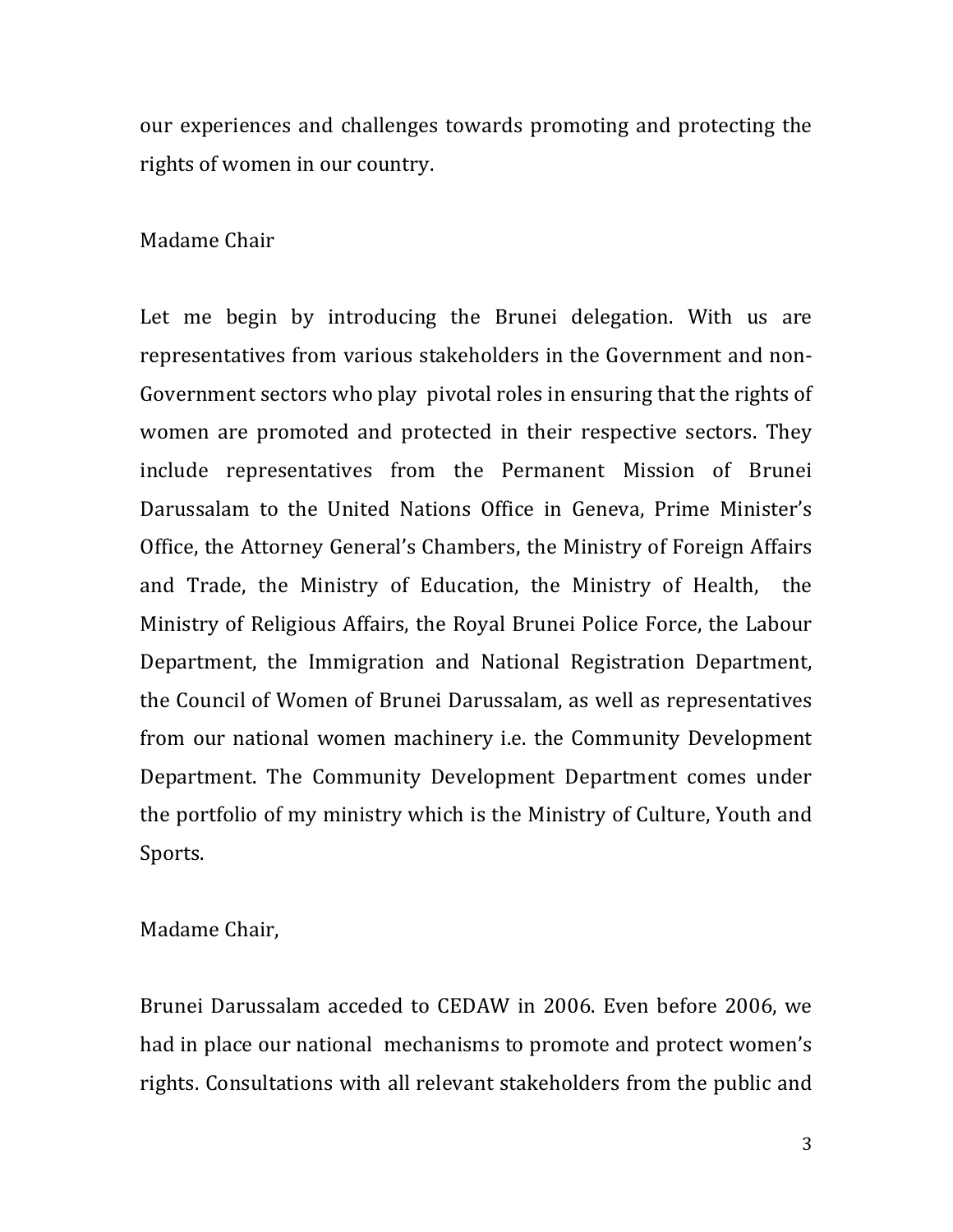private sector were conducted to consider whether to accede to CEDAW. A task force was established after Brunei Darussalam acceded to CEDAW, whose main task was to ensure the implementation of CEDAW and the preparation of our initial and second report. In the preparation of our report, close and frequent consultations with relevant stakeholders were held within the Government and non-Government sectors including our civil society such as the Council of Women of Brunei Darussalam, the Women's Business Council and the Aids Council. This is to ensure that all agencies that had policies affecting women had the opportunity to discuss their issues and also be accountable for their programmes. This multi-party commitment also ensures that all stakeholders have ownership and are committed towards the implementation of CEDAW. This cooperative effort has thus produced our combined initial and second report which was submitted in April" 2014 while responses to the list of advanced questions were conveyed to your good office in June.

Madame Chair,

Before we begin, allow me to touch briefly on the historical, social and cultural background of Brunei Darussalam so that members may be able to place into perspective the contents of our initial and second report.

Brunei is an old Malay kingdom, whose history can be traced back to more than a thousand years ago through Chinese records. The current system of Malay Islamic Monarchy goes as far back as the 14<sup>th</sup> century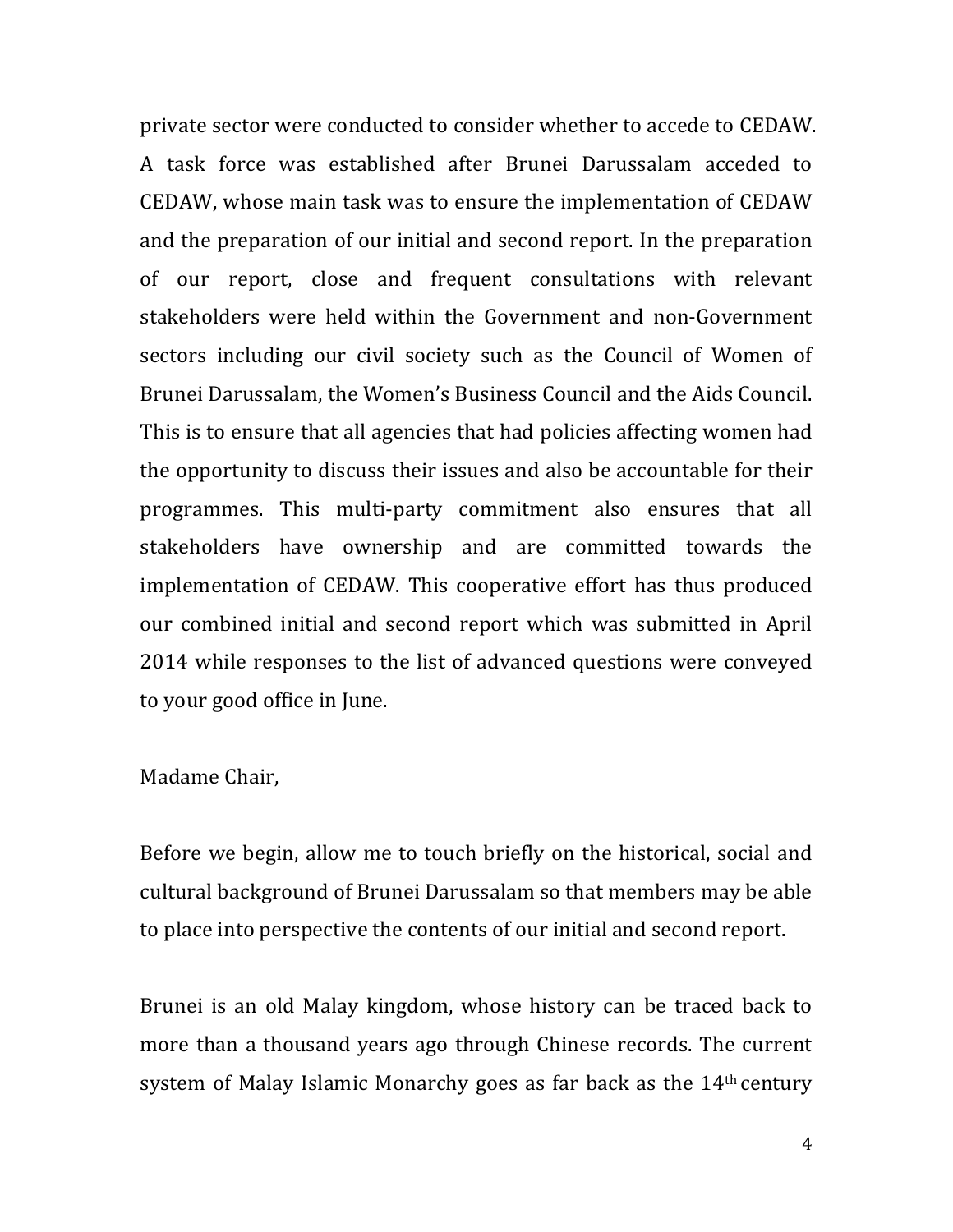and the present Sultan is the  $29<sup>th</sup>$  in the line of this dynasty. Brunei was once a maritime nation with trade links to China, India and the Arab world. Brunei was a vassal state of the great Hindu-Buddhist Majapahit Empire in the  $14<sup>th</sup>$  century and also paid tribute to the Ming Chinese Dynasty. The coming of Islam in the same century eventually led to the golden age of Brunei in the  $15$ '<sup>th</sup> to  $16$ <sup>th</sup> century, at which time the Brunei Empire included the whole island of Borneo and part of modern day Philippines. The coming of the Europeans led to the gradual decline of the Brunei Empire till its present day size in the  $19<sup>th</sup>$  century. The multi-cultural and multi-religious influences which Brunei had contact with during the  $14<sup>th</sup>$  to  $19<sup>th</sup>$  century resulted in the assimilation of different cultures, values and religions, which has led to the evolution of Brunei into what it is today – a nation where people of different cultures, race and religion live in tolerance, understanding, peace and harmony. In 1888, Brunei became a British protectorate and with it came the British administrative system, the common law and another set of values. Brunei Darussalam gained full independence on 1st January 1984.

#### Madame Chair,

Islam is the official religion of Brunei as embedded in the 1959 Constitution and its amendment of 2004. With Muslims making up the majority of the nation, Islam is a reality and way of life for the majority of the people of Brunei. Non-Muslims can practice their religions in peace and harmony and this is also enshrined in the Constitution.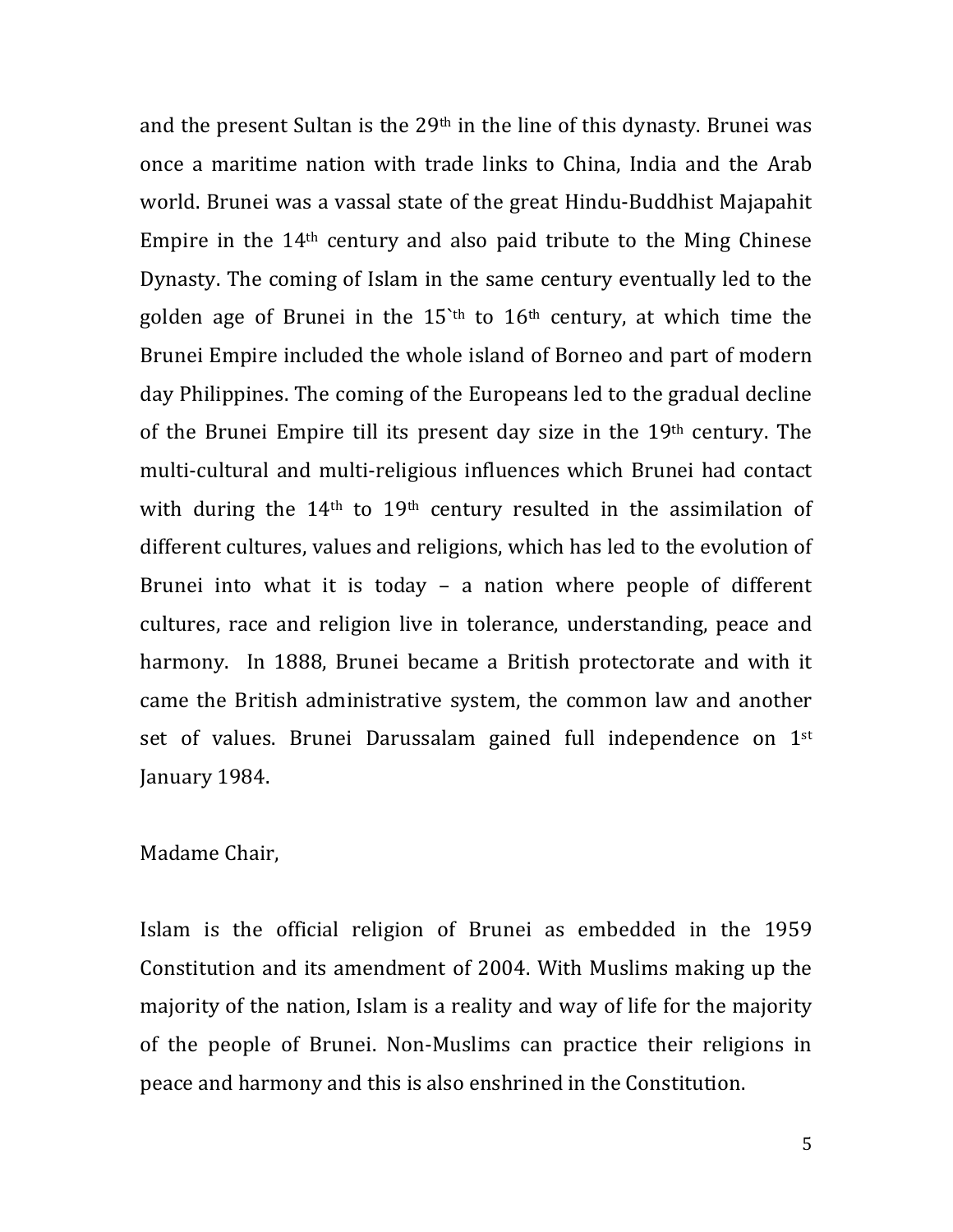Syariah law has been in existence in Brunei Darussalam since the 14<sup>th</sup> century. The objective of the Syariah Law is to create a society where religion, life, intellect, property and lineage are preserved and protected. The first Syariah law known as Hukum Kanun Brunei, a combination of Syariah Law and Malay customs, was implemented in the late 16<sup>th</sup> century. This law incorporated, among others, Islamic family law and Islamic criminal law. The first Syariah Laws in the modern legal format, were the Courts Enactment 1908 followed later by the Religious Council and Kadi Court Enactment 1955 passed during the British Residency period, and the Islamic Family Law of 2000. With a unique legal infrastructure where the common law system runs in parallel with the Syariah law system, the entering into force of the Syariah Penal Code Order in May 2014 will further strengthen the existing laws on maintaining peace and stability in the country. The process of justice, which has always been maintained in Brunei, will continue in accordance with the laws, be it in the Civil courts or the Syariah courts. This will ensure that the Rule of Law is always preserved, and the fair and free administration of justice is always protected.

In the social cultural context, Brunei Darussalam has a close-knit society that lives in religious and racial harmony. Inter-ethnic marriages and strong inter-cultural relations have strengthened social cohesiveness that promotes peace and tranquillity. The majority of the population is Malay, which continues to uphold and practice the traditional extended

6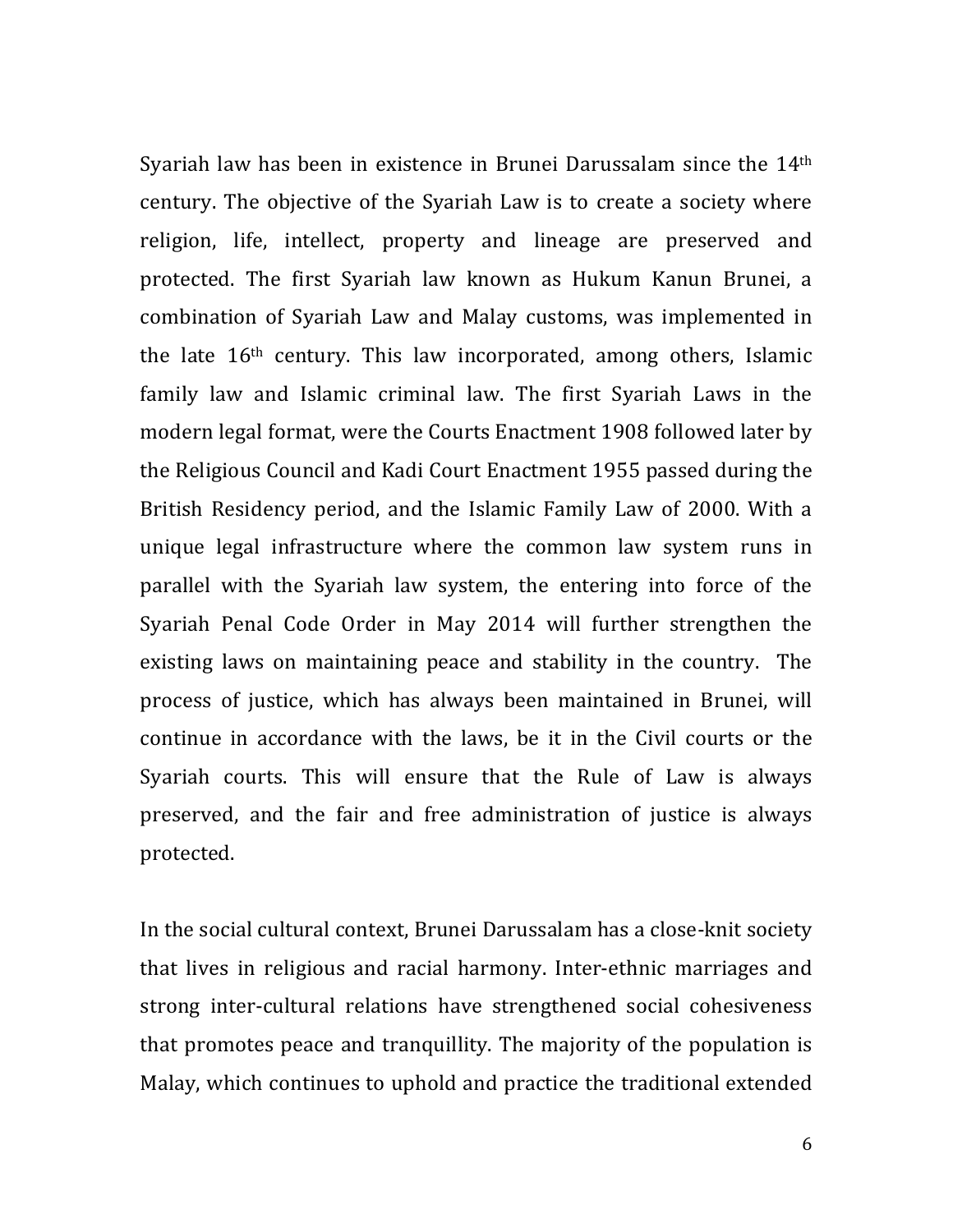family system. Our strong family institution, which revolves around mutual responsibilities, provides the traditional support system and continues to be the most reliable social protection system for the nation. The family institution is the foundation of the social fabric of society in Brunei and every aspect of our social life revolves around the family.

#### Madame Chair,

The core policy of the Government of Brunei remains very much peoplecentred in all aspects, both in terms of material as well as spiritual needs. Local administration is made up of villages and mukims (group of villages). Every village has an elected leader, who reports to the District Office. Some of these village leaders may be responsible for as many as 30,000 residents; some as little as 100. These village leaders administer and coordinate the provision of basic necessities for the welfare and needs of their community members. Some of them are members of the Legislative Council, representing their respective districts, as required under the Constitution. With this administrative set up, we can ensure that the members of our community receive due care and attention. For instance, payment of old age pensions and welfare benefits have to be channelled through these village leaders and they are required to deliver these pensions and benefits to recipients at the homes of recipients. By doing this, they have the unique opportunity to interact with their constituents and be abreast with the welfare situations of the people they serve.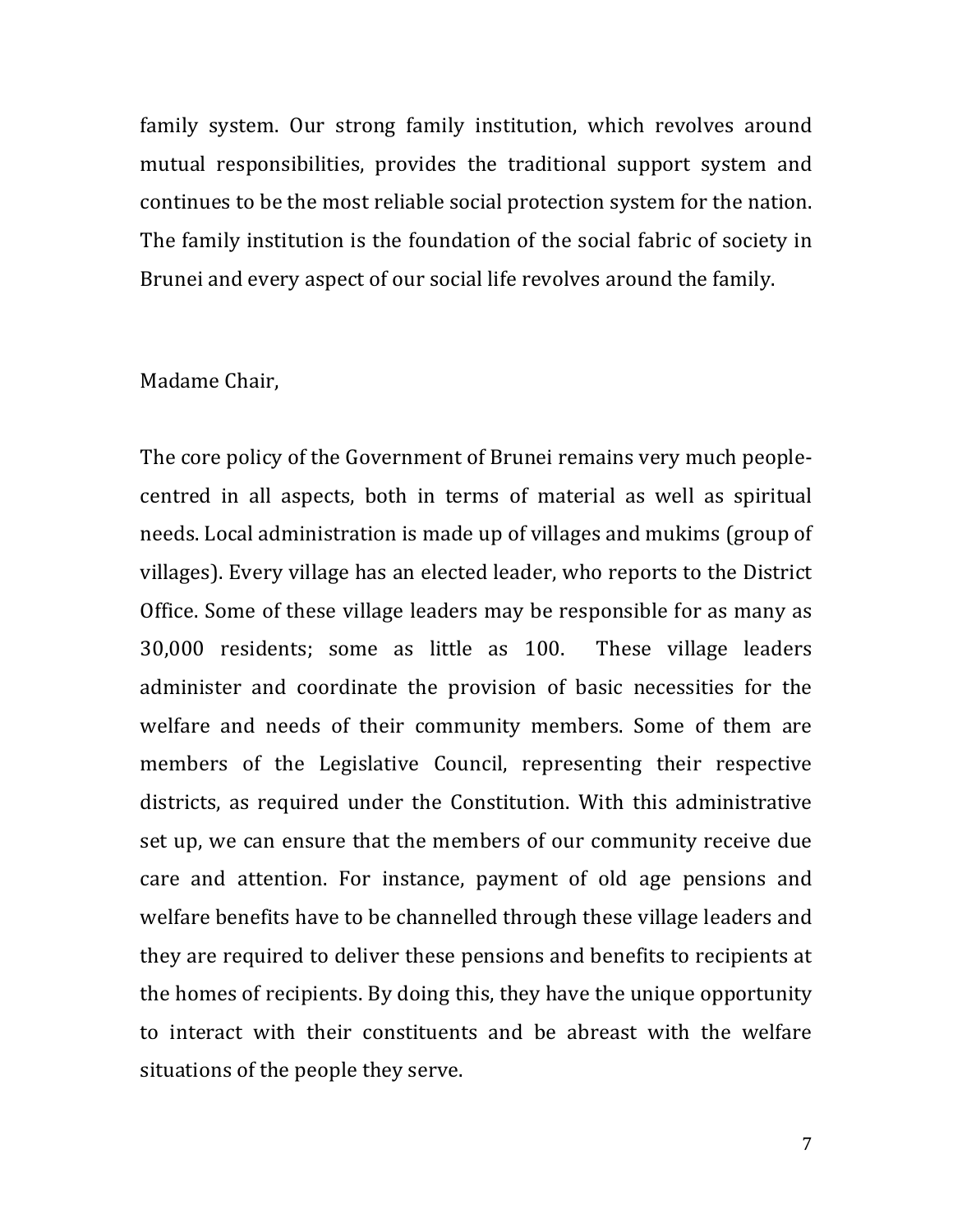#### Madame Chair,

We are very blessed as our people continue to enjoy living in a peaceful and harmonious environment. This has been the reality since time immemorial and carried through during the 30 years of our full independence. This will continue to be our thrust as we strive towards the realisation of our National Vision 2035 to become a nation with highly educated, skilled and successful citizens, who will attain a high quality of life in a dynamic and sustainable economy.

#### Madame Chair,

Brunei Darussalam has a small population of 406,200 with a per capita income of US\$38,890. Our Human Development Index is ranked 30th out of 187 countries, which reflected an increase of 15.1 percent since 1980. This progress has been attributed to increases in our life expectancy at birth by 7.7 years, mean years of schooling by 2.6 years and expected years of schooling by 3.1 years. Despite only comprising 48% of the total population, our women surpasses men in two of the above indicators. In 2013, our female life expectancy at birth was 80.5 years compared to that of male at 76.7 years, while the expected years of schooling for females was 14.9 years which surpassed the expected years of schooling for males at 14.2 years. Our Gender Development Index, which measures gender inequalities in health, education and command over economic resources, stand at 0.981. With the positive contributions that women can make, Brunei Darussalam cannot afford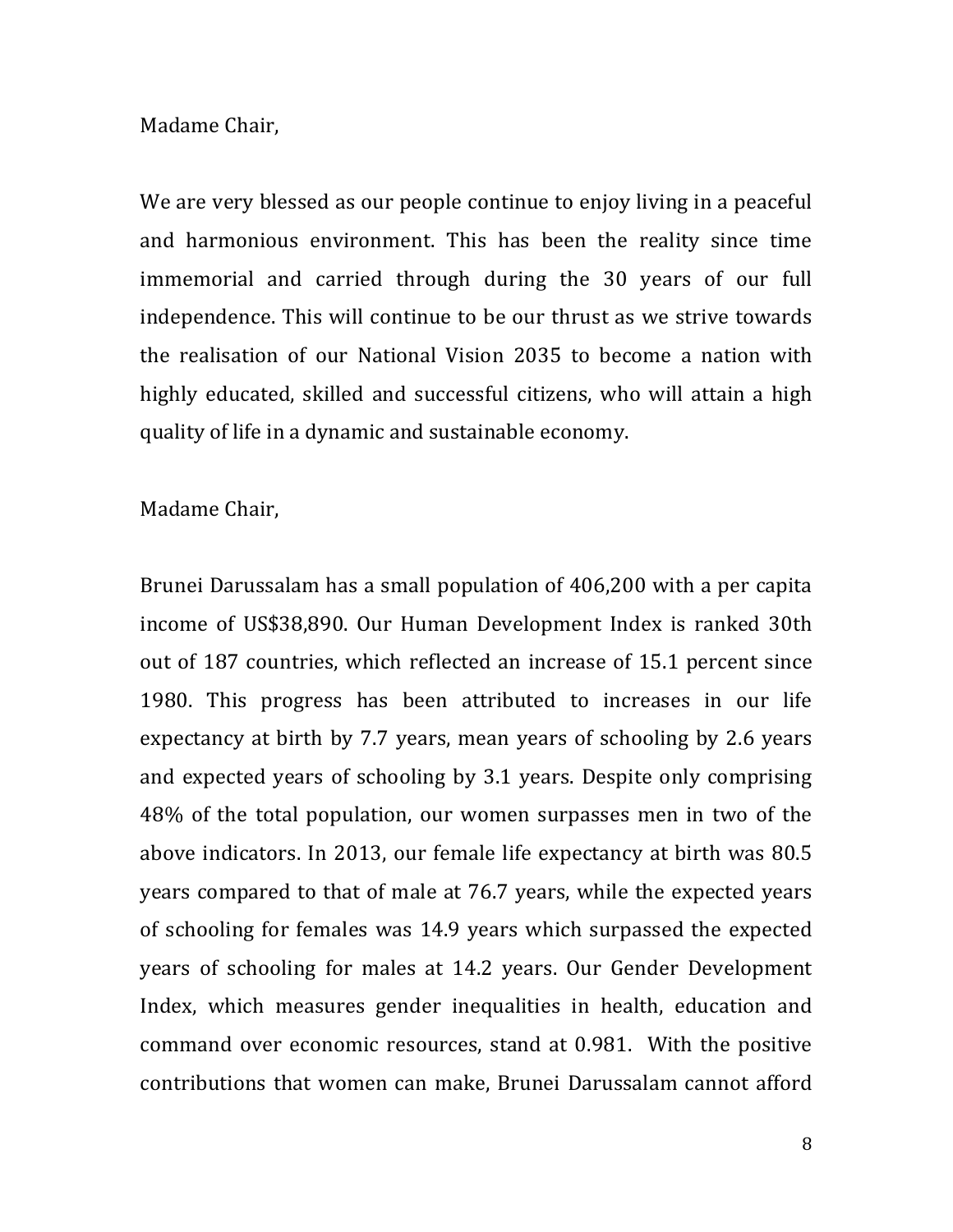not to harness the full potential of our women towards the national, regional and international development of the community at large. This has long been acknowledged and reflected in our national strategies and policy directions. The quality of life of the people of Brunei has enjoyed quantum leaps over the decades and this can be attributed to the equal access both men and women have in terms of basic needs including education and health.

#### Madame Chair

Allow me to update the Committee on our recent developments, the most significant being the endorsement of five national action plans by the ministerial-level National Council on Social Issues, as recommended by their respective Special Committees. These action plans are the Plan of Action on Women; the Plan of Action on Family Institution; the Plan of Action on Poverty Eradication, the Plan of Action on the Elderly and the Plan of Action on Persons with Disabilities. All these National Action Plans are currently being implemented and will impact positively on the development of women in Brunei.

The National Plan of Action on the Elderly encompasses action lines under 9 headings as follows:- Policy and Legislation, Health, Participation in Society, Education, Employment, Access to Infrastructure, Recreation and Research. The National Plan of Action on the Persons with Disabilities encompasses action lines under 10 headings as follows:- Advocacy, Protection, Health, Education,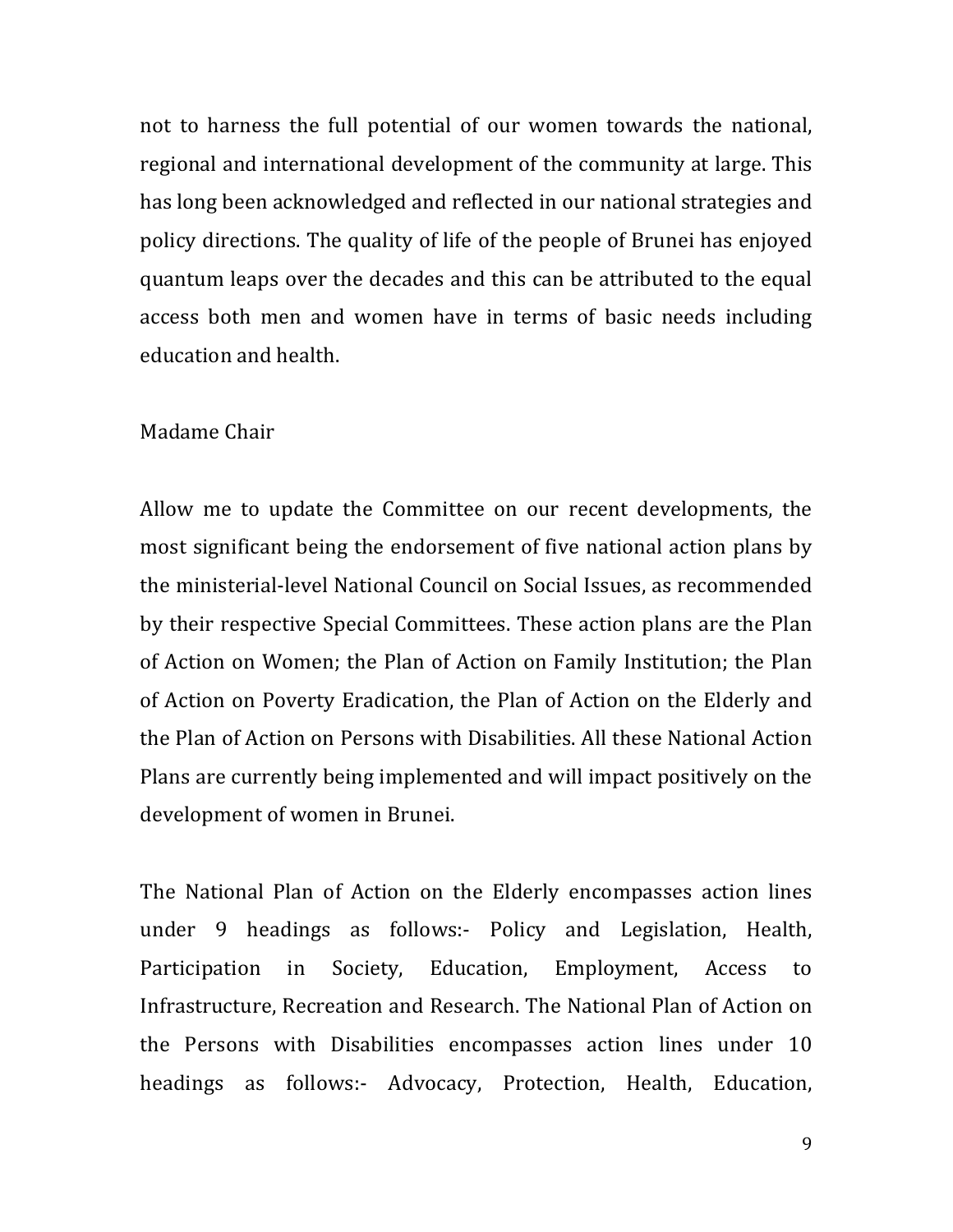Employment, Financial Security, Participation, Volunteering, Accessibility and Transportation. The National Plan of Action on Poverty Eradication encompasses action lines on 10 headings as follows:-Education, Health, Employment, Capacity Building, Housing, Entrepreneurship, Transportation, Strengthening the National Mechanism, Financial Assistance and Security and finally, Policy and Legislation. The National Plan of Action on the Family Institution encompasses action lines on 6 headings as follows:- Strengthening Family Institutions, Work and Family Balance, Economy, Information, Health and Education.

With regard to the National Action Plan on Women, the strategic objective is to develop women's optimum potential through gender equity, capacity building and self-development. This Plan of Action outlines several action lines under 8 priority areas as follows:-

- 1. Women and Legal Rights
- 2. Women and the Economy
- 3. Women and Health
- 4. Women and Employment
- 5. Information / Research on Women
- 6. Women and the Family Institution
- 7. Women and Work Life Balance: and
- 8. National Mechanism for Empowering Women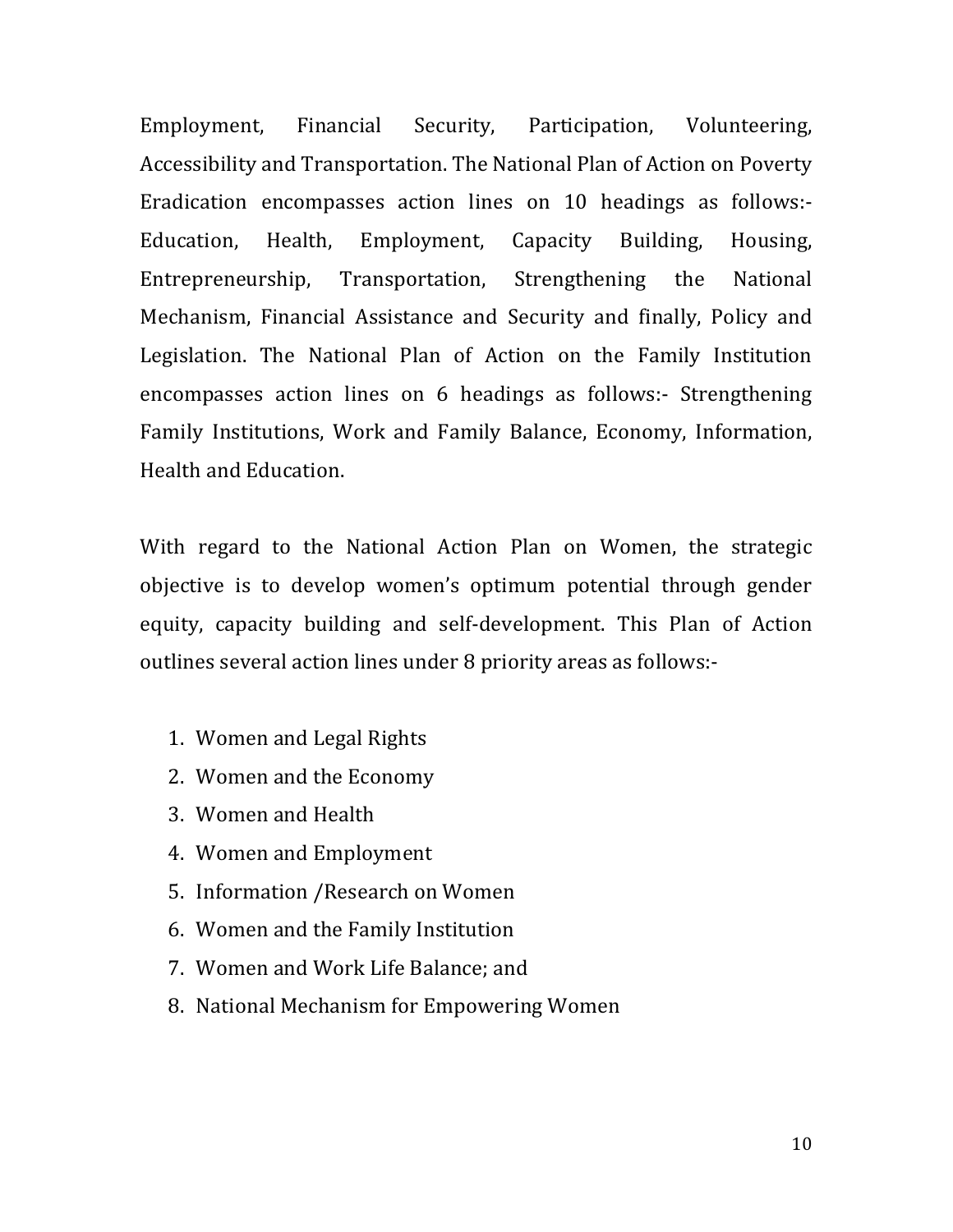One of the action lines under the Women and Legal Rights is to review existing legislations, policies and regulations in order to ensure that gender perspectives are taken into consideration in existing policies and in the formulation of future policies. Other action lines include to increase women's participation in the economy through capacity building so as to enhance employability and develop entrepreneurship; to support women's roles and responsibilities at home and at work to achieve work-life balance; assistance to single mothers; and to conduct research regularly on the status of women's development in the country in order to provide reliable source of information for policy interventions to better address women's needs. All these National Plans of Action have action lines, key performance indicators and deliverable milestones. The Plans of Action are accessible to the public online.

On average, the Special Committees including the Committee on Women" and the Family Institution meet quarterly. However a recent mandate from the higher authorities directed that the ministerial level National Council on Social Issues and the Special Committees must meet monthly to improve efficiency, effectiveness and acceleration of the implementation of the Plans of Action towards the realisation of their strategic objectives.

Madame Chair,

In terms of education, we recognize that education is the ultimate empowering tool for all including girls. The education sector receives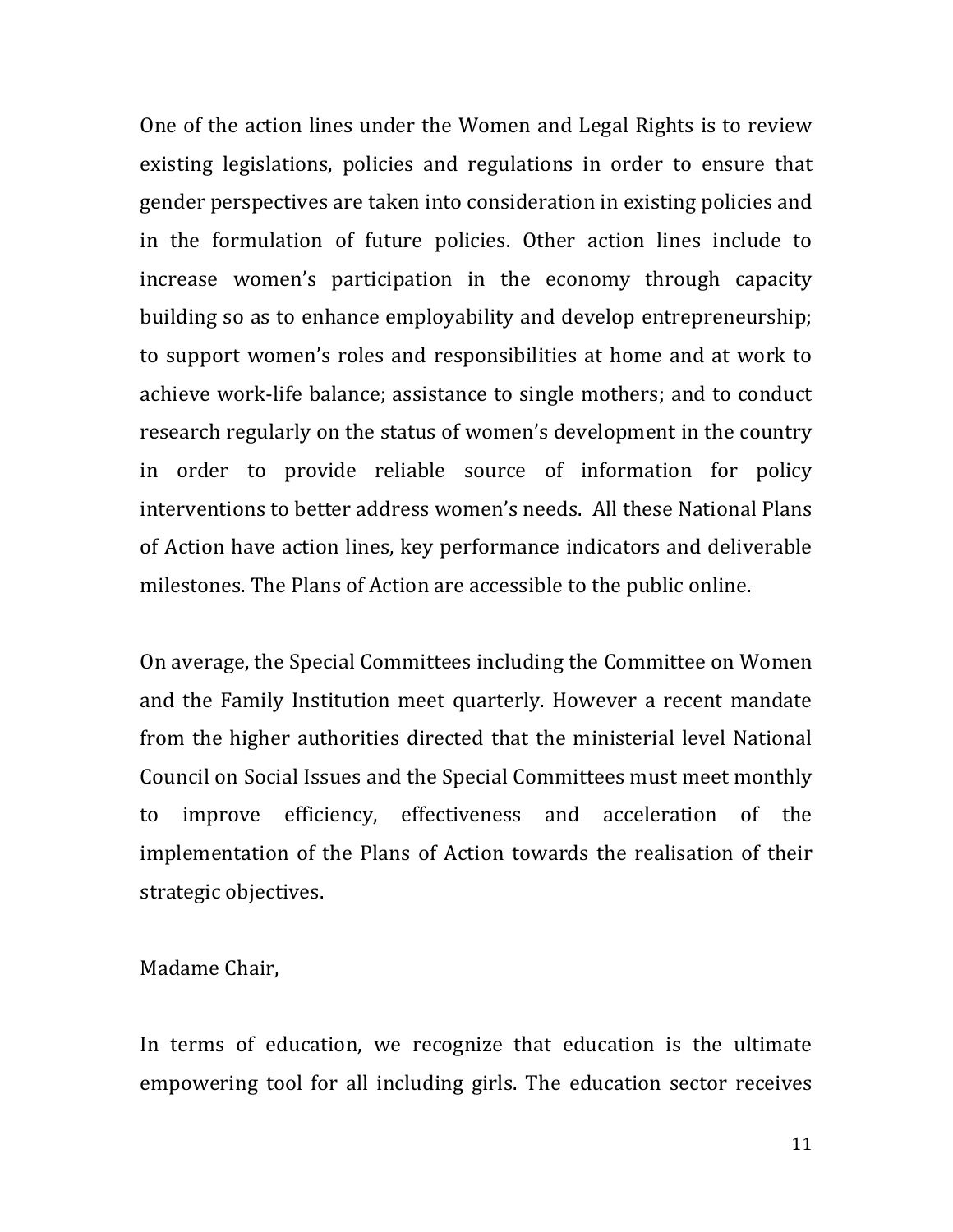the second highest allocation of almost  $13\%$  from the current national budget. This sizeable investment has impacted positively on women's educational attainment which has surpassed their male counterparts in tertiary and pre-university levels. In the World Economic Forum's Global Gender Gap Report 2014, Brunei is ranked  $7<sup>th</sup>$  in terms of Enrolment of girls in Tertiary Education.

Recent developments in education include the introduction of the Brunei Technical and Vocational Scholarship Scheme in Local Private Institutions. Under this scholarship scheme, Brunei citizens, regardless of gender, can enjoy a full sponsorship of tuition fees with monthly transportation allowance. The Scheme provides more options for school leavers with low grades who now have the opportunity to increase their skills before entering the work market, thus lowering their possibilities of joining the ranks of the unemployed. Since it was launched in September 2011 until September 2014, a total of 8,058 young people have benefitted from the Scheme, and of this 4,117 or 51% are females.

The Ministry of Education is also currently implementing its newly transformed technical education in Brunei to make it more relevant and more sensitive to the needs of industry. Another development is the review of the 21st Century National Education System (SPN21) which includes inclusive education for the disabled. The Ministry is also considering increasing the length of compulsory formal education from the current 9 years to 12 years.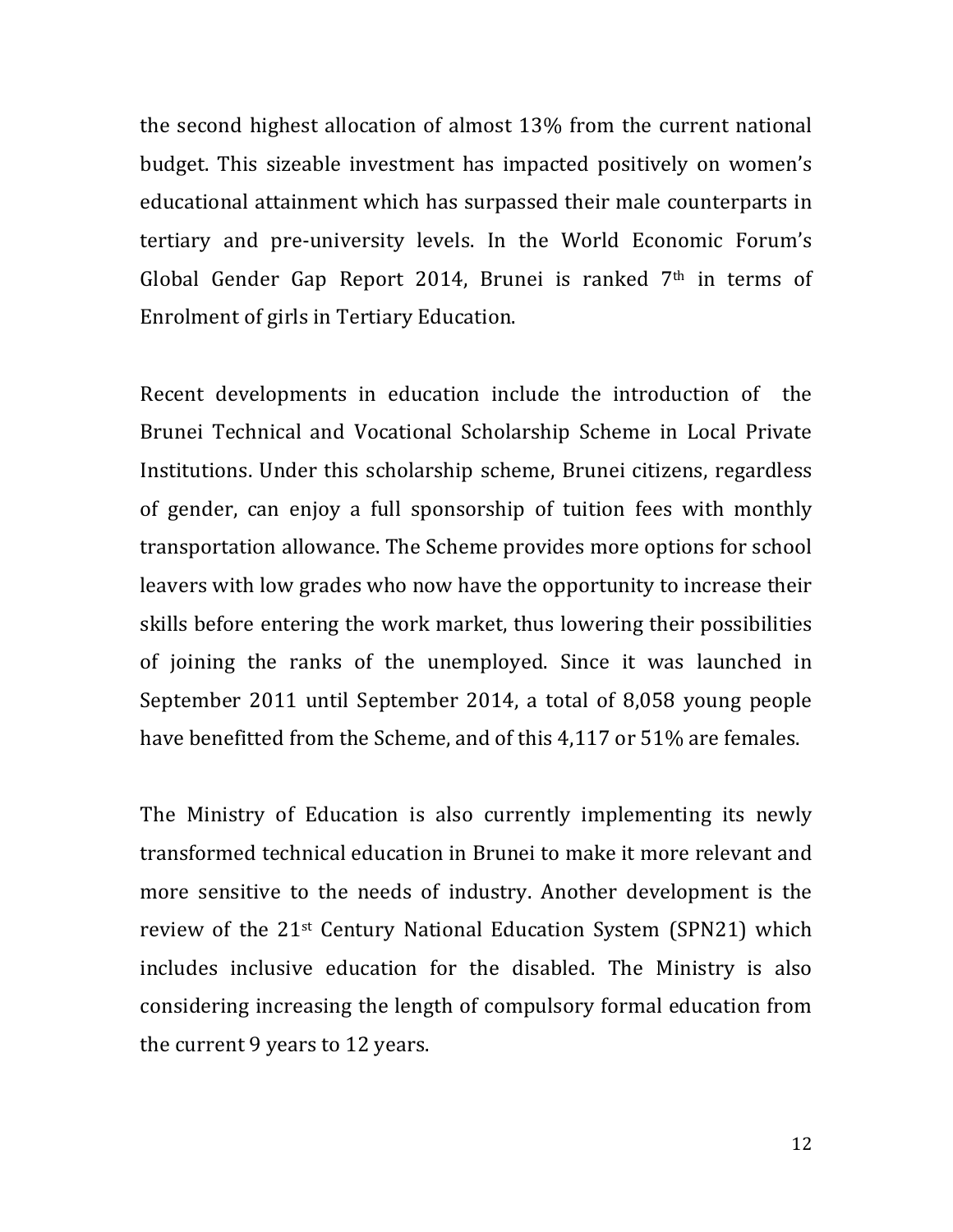### Madame Chair

In terms of health, our maternal and childcare health provision has been in place since 1939. In recognition of the growing needs for specialised healthcare for women and children for the State, a dedicated Women and Children's Block in the State Hospital Complex has been constructed and completed, and is-expected to be fully operational in November this year.

Another recent development is the Mental Health Order 2014 which replaces a 1929 enactment. This legislation adopts a multi-disciplinary and multi-agency focus of mental health management. New measures under the legislation encompass the treatment pathways from first admission into hospital as a voluntary or involuntary patient, acute treatment in hospital, rehabilitation and community treatment. This will ensure provision of high quality care to those needing it whilst respecting the welfare and needs of the individual.

With regard to employment, a Workplace Safety & Health Order came into force on  $1<sup>st</sup>$  August 2013. On unemployment, a recent development is the establishment of a National Working Committee on Unemployment which has approved a number of resolutions for action, with key performance indicators, timelines and delivery milestones. The assertive and positive resolutions of the Committee have succeeded in reducing the number of unemployed from more than 18,000 in 2012 to the current rate of 11,000.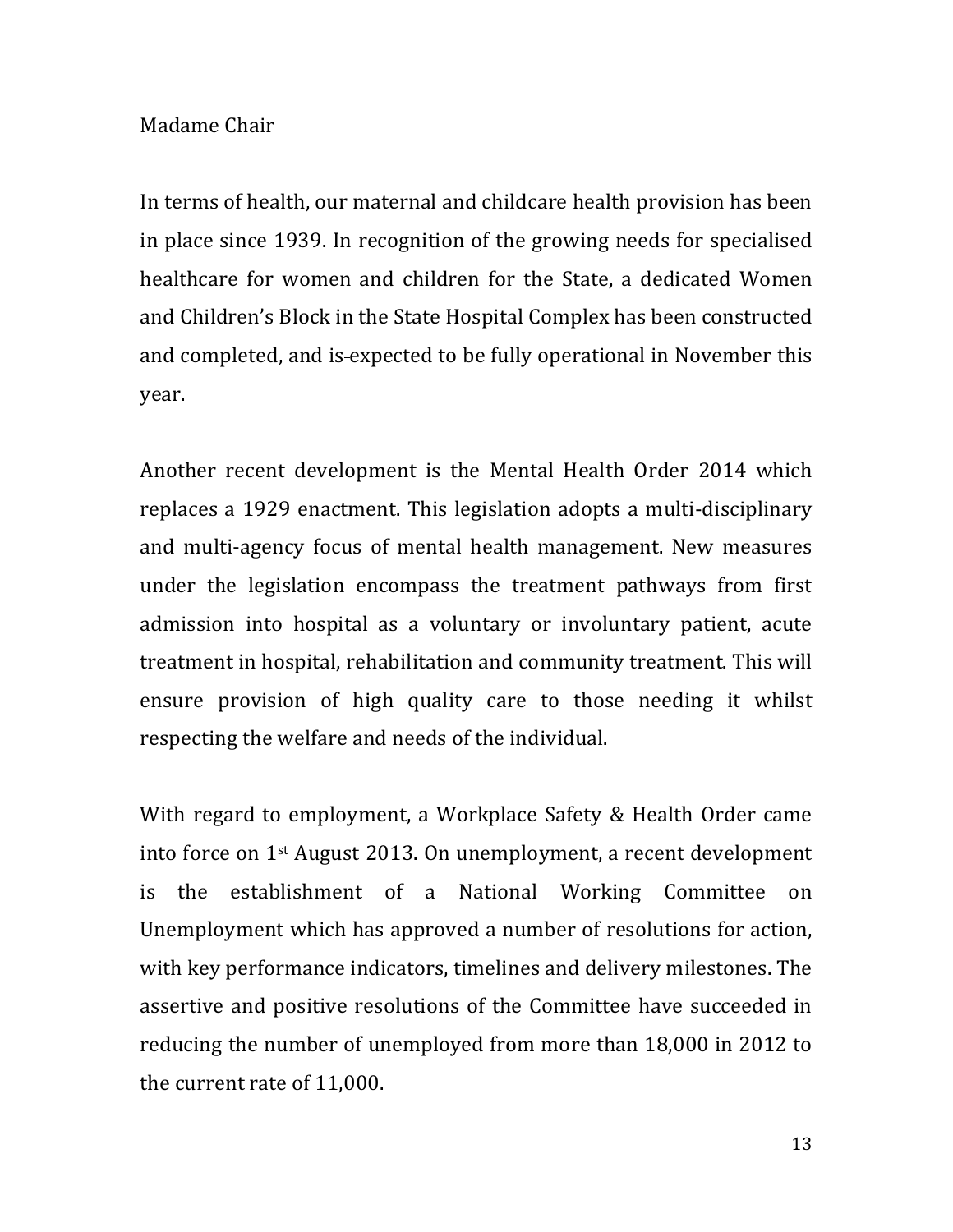#### Madame Chair,

This brings me to an issue that is close to the hearts of every working mother in this world – the need for work-life balance. We are witnessing women increasingly sharing the responsibilities of becoming the breadwinners of the family. As a case in point, women's labour force participation in Brunei has increased from 58.8% in 2001 to 62.9% in 2011. While we rejoice this positive development, this advancement also means that women have to work harder at juggling home responsibilities and work obligations. Their pivotal role in strengthening the family institution has now put them in a delicate situation where striking a balance while juggling work and home responsibilities has become one of the most challenging tasks faced by women today. Technological innovation that makes 24-hour connectivity and accessibility possible has inevitably encroached on the time they should spend with their families. As a result, effective parenting and good family values are jeopardized.

To address this concern, a Work-life Balance Programme was recently launched for both male and female civil servants. The training modules of the workshop include, among others, effective parenting skills, communication skills, time management, financial management and how to prioritize between work and home responsibilities. The workshop will be conducted quarterly targeting different levels within the public service and will also be extended for employees in the private sector. This programme is intended to promote work-life balance as a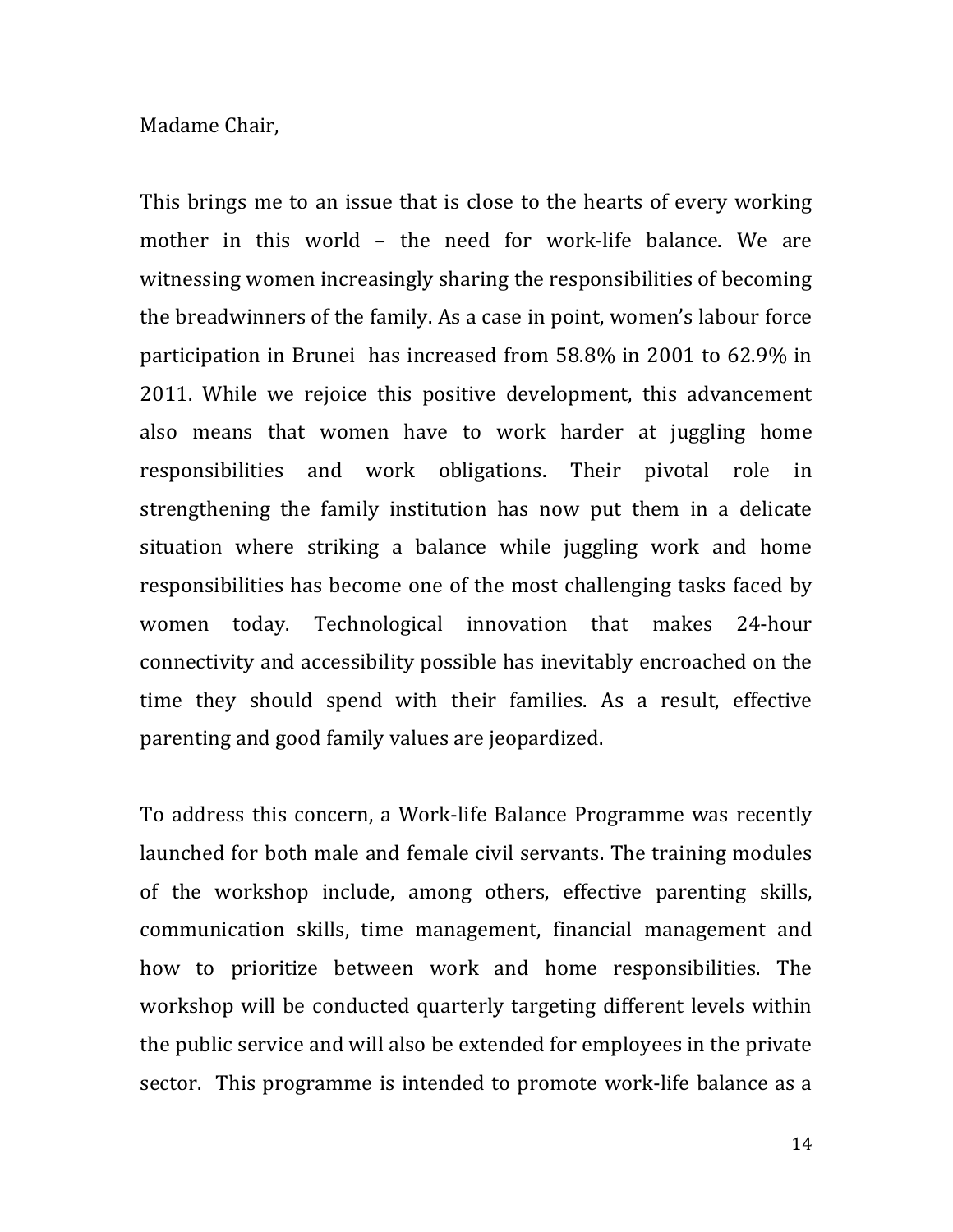culture that can harmonize these two necessities, as well as in acknowledgement of the significant contribution of women in building a solid foundation for national development that starts from home.

Madame Chair and Members of the CEDAW Committee,

Brunei Darussalam is fortunate to be part of an international community that is fully committed and dedicated towards the promotion and protection of women rights. Since becoming a fullfledged member of the United Nations on 21 September 1984, Brunei Darussalam has garnered a wealth of information and experience through joint projects and programmes on gender-related issues. Regionally, Brunei Darussalam has also made great strides in this area. During Brunei Darussalam's Chairmanship of ASEAN in 2013, ASEAN Leaders endorsed, among others, the ASEAN Declaration on the Elimination of Violence against Women and Children and the ASEAN Declaration on Social Protection. Both declarations are crucial documents that would guide our work towards ensuring the protection and welfare of our vulnerable groups, particularly women and children...

In closing, on behalf of the delegation of Brunei Darussalam, I would like to avail myself of the opportunity to renew our pledge to abide by the principles of CEDAW. However, there are challenges which affect the degree of our fulfilment of obligations. One key challenge arises from the fact that we have a small population and the level of technical expertise on gender issues. There is also a need for more sex-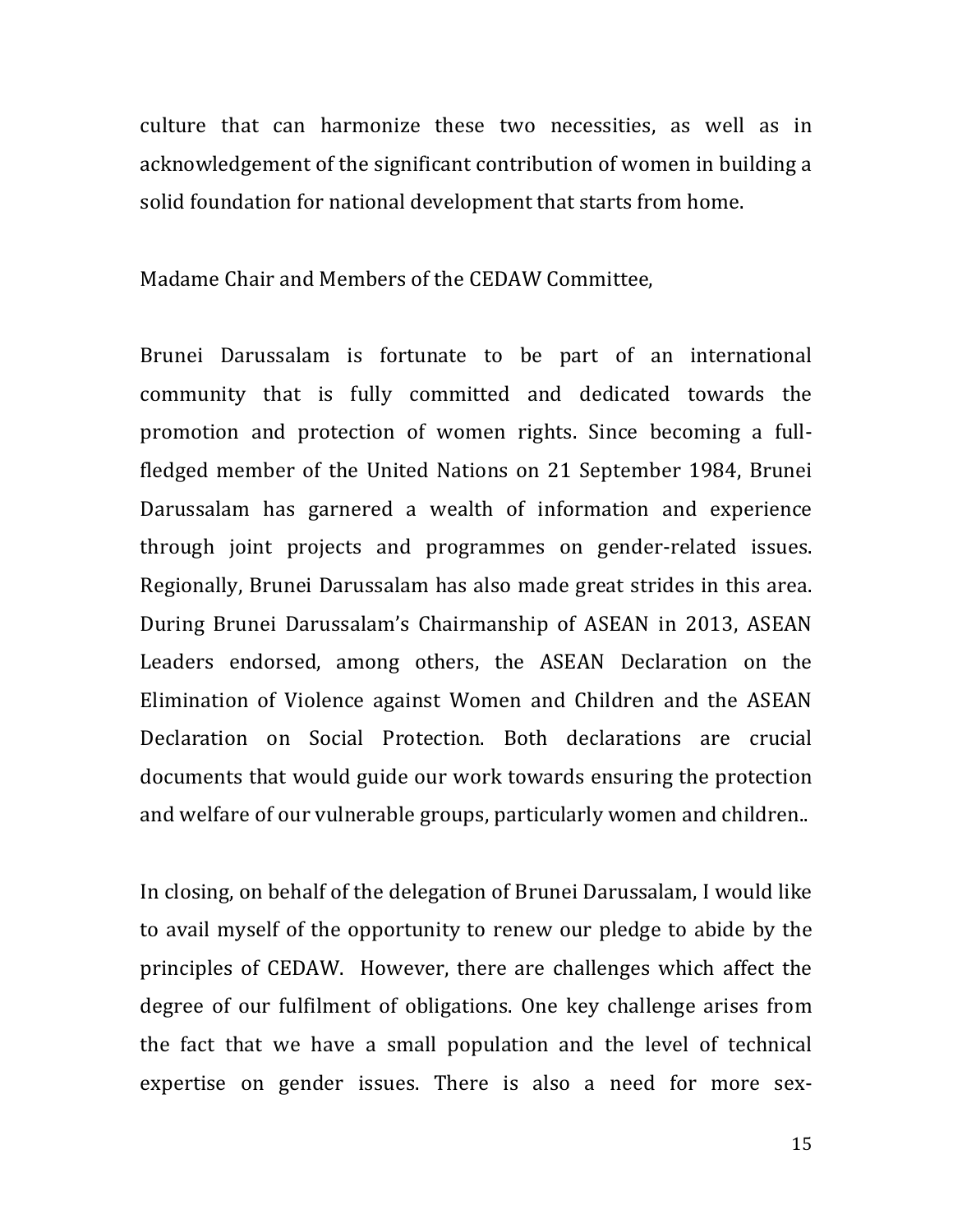disaggregated data. There is a need to enhance capacity building in carrying out gender mainstreaming, gender responsive budgeting, gender responsive policy analysis and advocacy. These are areas where we need assistance from UN bodies to provide training for our human resources. Despite all these, we will endeavour, to the best of our abilities, to enhance our national machinery for women and our nongovernmental bodies dealing with women issues through capacity building of our human capital.